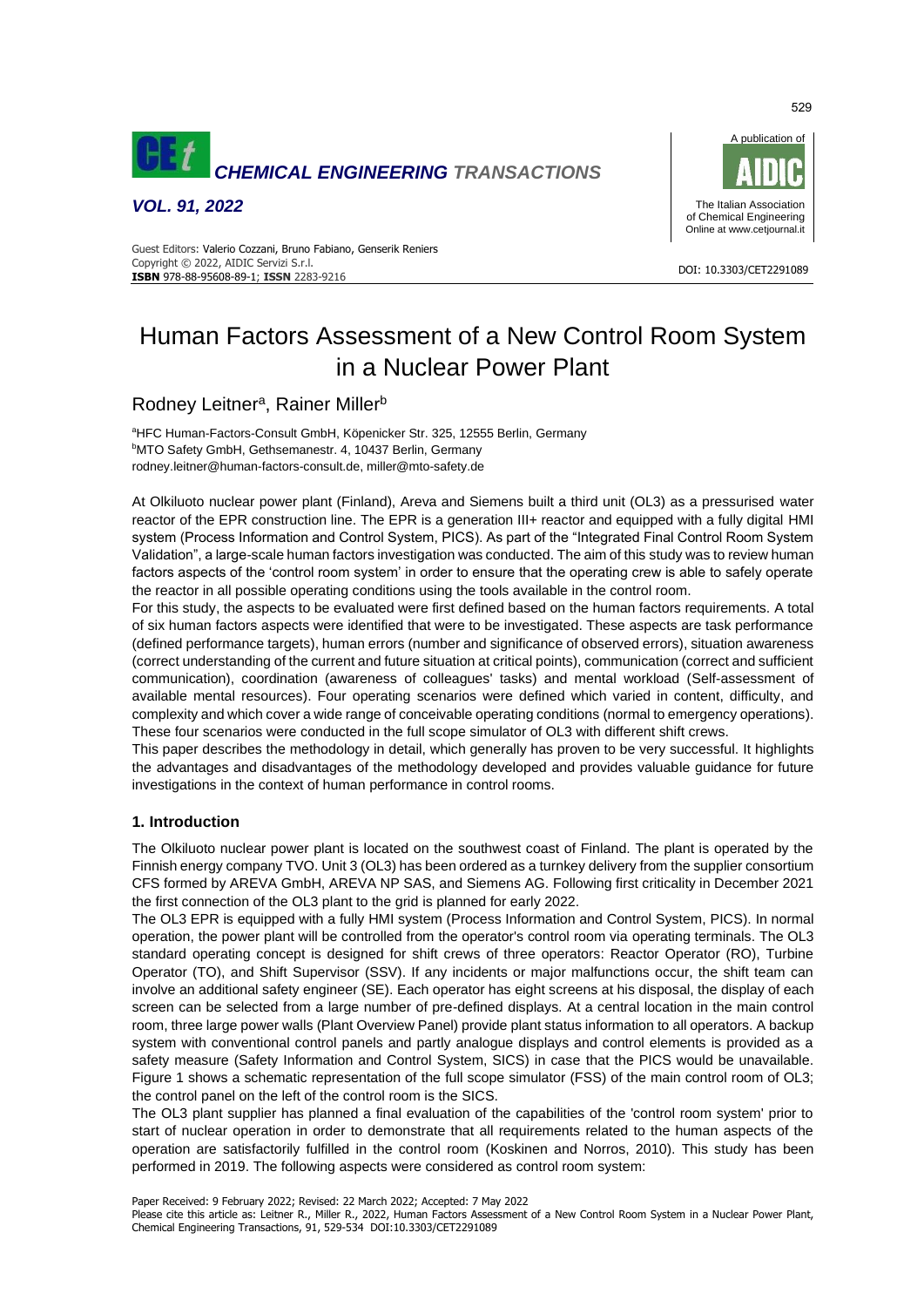- trained plant operators (crew)
- the operating manual (OM) defining the operational tasks of the crew, and
- the integrated main human-machine interfaces, most notably the Process Information and Control System (PICS) as well as the Safety Information and Control System (SICS).

In order to ensure the independence of the validation, the planning and implementation were outsourced. The HFC Human-Factors-Consult GmbH formed a consortium with MTO Safety GmbH for the study. Engineers, psychologists, and human factors specialists are represented in the consortium. The composition of the consortium guaranteed a great experience with human factors studies (HFC) as well as practical experience from nuclear operations and safety (MTO Safety). This paper describes the planning and implementation of the study, i.e., what aspects were examined in the study and which methods were used to measure the relevant variables. It also reports on hands-on experiences in conducting the study.



*Figure 1: Schematic representation of the full-scale simulator of the main control room* 

#### **2. Investigated Human Factors aspects**

The preparation for the study started in 2015 with the definition of relevant aspects to be analysed. The choice of these aspects was based on human factors requirements which in turn have been derived by considering the relevant standards and regulations within the domain of controls rooms in general and more specifically nuclear power plant control rooms. The standards considered include among others the IEC-1771 (1995) and IEC-60964 (1989). The Finnish regulation YVL 5.5 (STUK, 2002) has to be considered for the main control room and man-machine interfaces in the control room and their validation. Furthermore, the NUREG-0711, Rev. 3 (O'Hara et al., 2012) provides additional guidance. Based on the literature, a total of six aspects were identified that were to be investigated in the study. These aspects are task performance, human errors, situation awareness, communication, coordination, and mental workload. These aspects were operationalized using one or more testing instruments and one or more variables each. Figure 2 shows a schematic overview of the measurement time points of these human factors aspects.

Success criteria were defined in advance for all human factors aspects. In order to increase the reliability of the measurement of the variables, subjective assessments and the collection of qualitative data (e.g., collection of the subjective assessments of the crew members) were avoided as far as possible and an attempt was made to develop clear criteria for the measurement of all variables. In the following, the six aspects and their operationalization are described in more detail.

#### **2.1 Task performance**

Task performance was the primary evaluation aspect. It considered the correctness and completeness with which the shift crews fulfilled their tasks. To determine the task performance, global success criteria (which were valid for all scenarios), scenario-specific success criteria, and task performance key nodes were defined.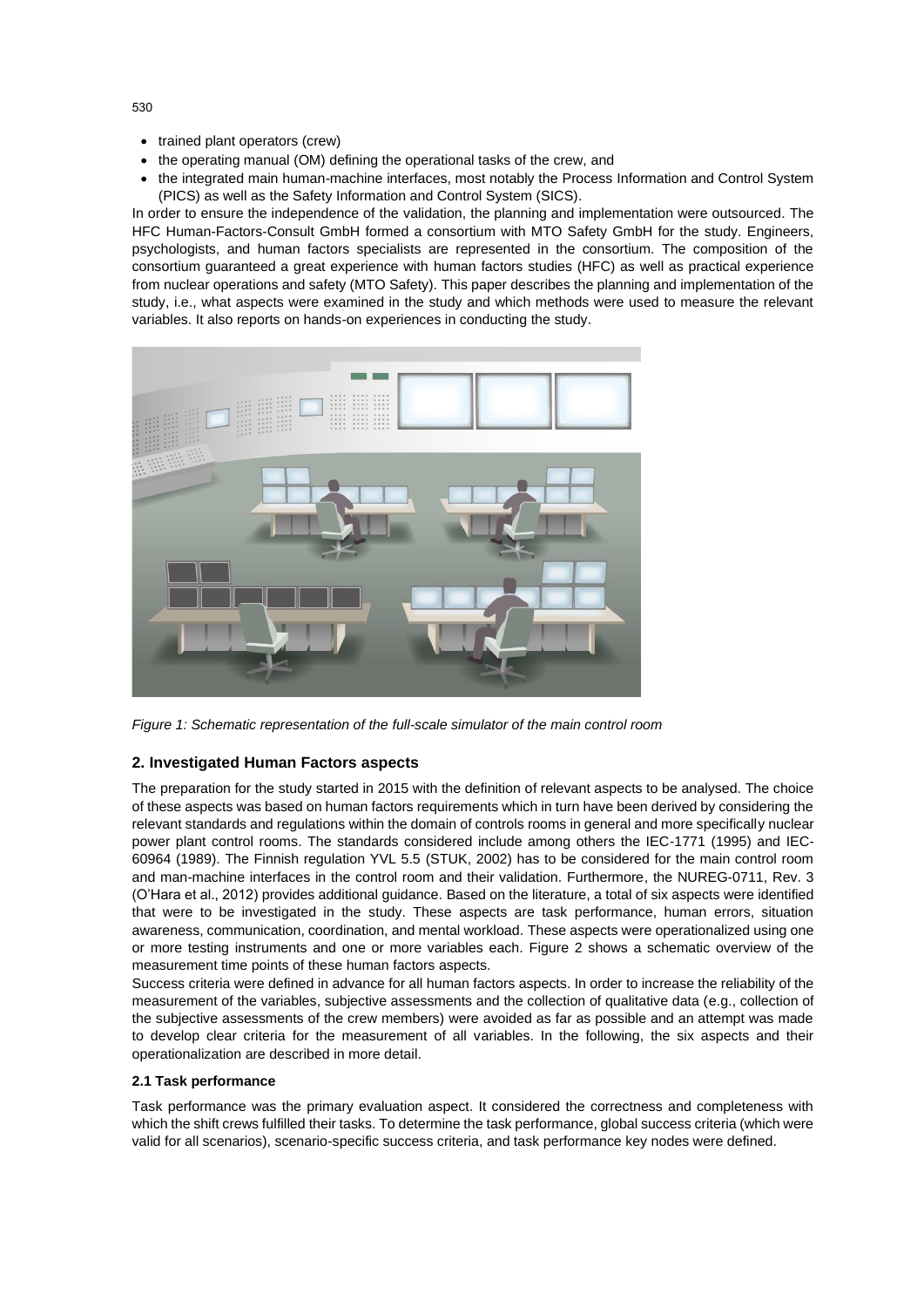#### **Success criteria**

At the end of a scenario, it was evaluated whether the following three global success criteria were met: (1) no unforeseen escalation of the scenario, (2) no damage of major equipment during the scenario, and (3) no relevant delay during the scenario should be caused by the behaviour of the crew. In addition, three to five scenario-specific success criteria (such as "crew is not going to SICS" or "reactor is timely at 25% power") were defined for each scenario.

#### **Task performance key nodes**

Furthermore, four to eight critical points or decisions in the process were identified ('key nodes') for each scenario to evaluate the task performance. The expected behaviour at these key nodes was predefined. The generic assessment question was: does the crew behave as expected at the task performance key nodes? Data collection was done during the simulator sessions by observers for key node performance criteria and after the session during debriefing for scenario-specific and global success criteria.

#### **2.2 Human Error**

Based on a phenotype-oriented approach of human errors, errors of omission and errors of commission (Rouse and Rouse, 1983) were identified based on direct observation of the operators´ behaviours and related to the predefined target path for the scenario. If an operator deliberately deviates from specifications, e.g. from the OM, then this is not evaluated as an error, but as a deviation (and thus a topic of task performance and not of human error). Besides the occurrence of errors, it was observed whether the errors were detected by the operators and whether they were corrected. If errors occurred that were not detected and not corrected, the severity of these errors was classified by the study team as high, medium, or low. The impact of each error was evaluated case by case, with a focus on the probability of consequences before the error was detected and corrected, and the consequences of the error on plant safety and integrity.

No errors with high severity should have been left undetected and uncorrected by the shift team. The number of errors with medium and low severity, which were not detected and not corrected had to be evaluated by the study team if it was acceptable. For the evaluation of acceptability, the length of a scenario, the number of tasks, and the type of operating procedure (Normal, Abnormal, or Emergency Operation) had to be taken into account.

#### **2.3 Situation Awareness**

In safety research, the concept of situation awareness was developed to describe the adequate understanding of the present state and the foreseeable future as a prerequisite for any safe operation (Dominguez, 1994; Endsley, 1995). For the study, the concept of shared situation awareness was adopted, meaning that situation awareness was ensured as soon as at least one member of the crew was aware of the present state and was able to act accordingly. To assess situation awareness, a multi-method approach was adopted:

#### **Method 1 – Status reports and team briefings**

One method to assess situation awareness was based on analysing the content and thoroughness of team briefs and status reports which are a genuine element of the team interaction in the control room. Status reports were understood here as summarized short descriptions of the operational status of the plant or the status of the most important parameters and operating conditions. Status reports were triggered by external requests (e.g. management calls, appearance of a safety engineer, shift changes, etc.), the relevant plant parameters and deviations from normal operation at that time were expected to be reported. Team briefs were requested at operational changes, or before starting safety-critical actions.

#### **Method 2 – Questions about future own tasks and colleagues' tasks**

During freezes, additional questions were asked about future tasks and their objectives ("When the current task is completed, which will be your next task and its objective") to determine whether future states could be correctly anticipated. These questions had to be answered concerning the own tasks as well as concerning the tasks of the colleagues in the shift crew (open-ended questions).

#### **Method 3 – Relevant process parameters or aspects**

A well-established method for the assessment is the Situation Awareness Global Assessment Technique (SAGAT) (Endsley, 1995) which allows for a real-time assessment during simulations a simulated environment and in the freeze ask agents about their understanding of the situation. In the study, the simulation was stopped at certain points (freezes) and operators were asked what the process aspects or process parameters in the current situation are relevant for the decision on further procedures. In order to predefine the correct answers for the freezes, we asked three experts (2 simulator trainers and one process engineer) independently of each other. For each freeze, six process parameters/aspects were offered in a multiple-choice test, of which three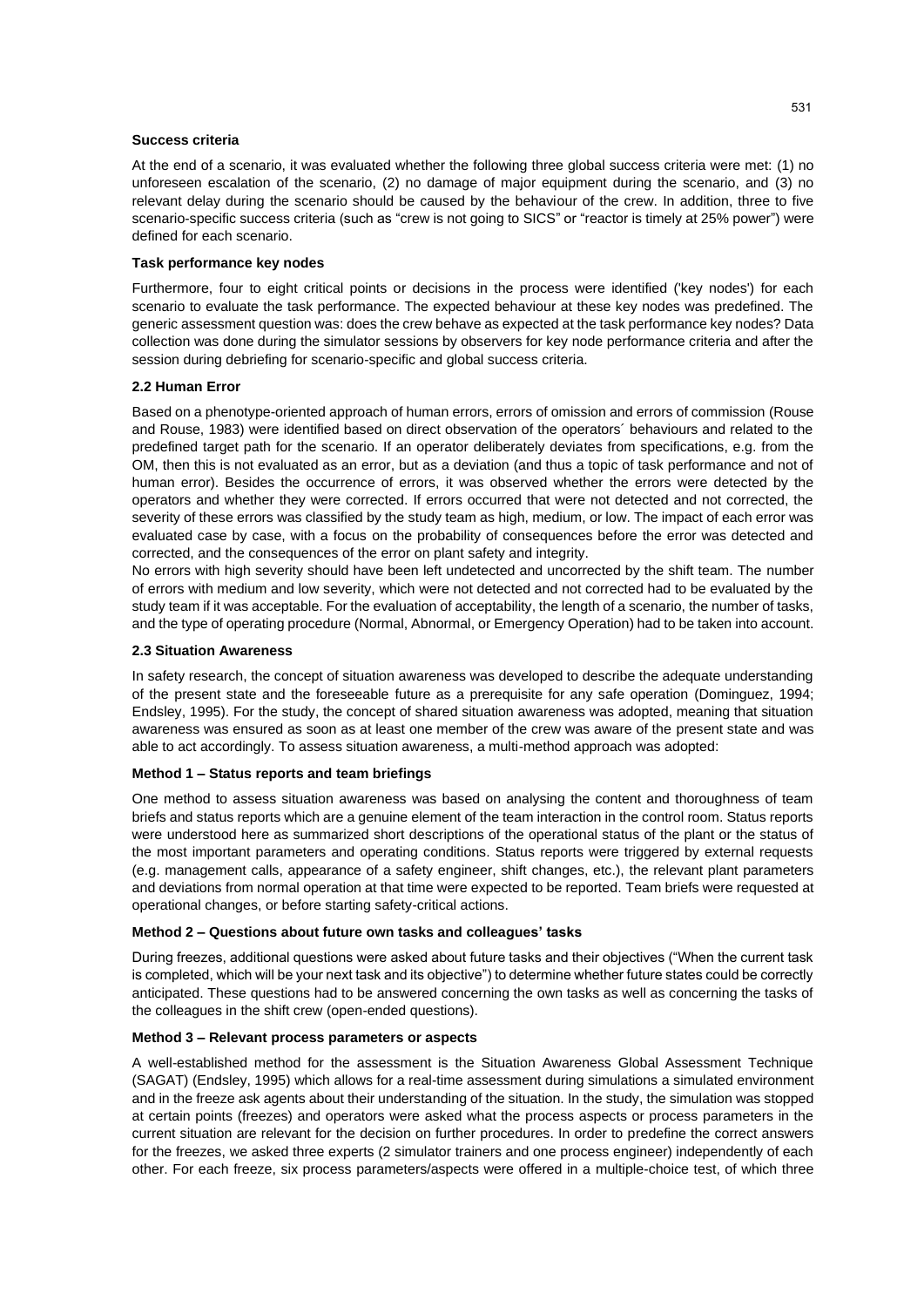were correct and three were incorrect ("distractors"). In order to find a good balance of difficulty, the distractors should neither be absolutely irrelevant in the future nor too similar to the correct parameters.

#### **2.4 Communication**

For the evaluation of the communication, a distinction was made between the content of the communication and its quality. As for the quality of communication, it was distinguished between the communication types 2-way communication, 3-way communication, briefing, etc. For each of these communication types, observable behaviours were defined in order to assess the quality, e.g. if the communication was given in a "face-to-face" manner if the receiver showed attention, a reaction, or expressed or showed understanding. At relevant points in the scenarios, the quality of communication was evaluated not only according to observable criteria but also using an overall assessment of the communication process. A subjective assessment by the observers was used here (rating of poor, average, or good communication).

#### **2.5 Coordination**

Satisfactory coordination was characterized by the fact that all operators knew what their colleagues were doing (task awareness). For example, the supervisor should know which tasks the turbine operator (TO) and reactor operator (RO) are performing, the TO should know which task the RO is performing, and vice versa. The operators were asked: "Which task is performed by your colleague RO/TO?". Questionnaires were used to collect data for coordination during freezes in parallel with methods 2 and 3 for situational awareness.

#### **2.6 Workload**

For workload assessment, the Bedford Workload Scale (Roscoe and Ellis, 1990) was used. The scale is unidimensional and evaluates whether it was possible to complete the task if the workload was tolerable for the task and if the workload was satisfactory without reduction. The scale uses the concept of spare capacity to define the levels of workload. A short explanation of the scale before the beginning of the scenario allowed the operators to use it properly and to rate their workload within seconds. This allowed repeated measurements of subjective workload during the scenarios without too much intrusion into the primary task. The workload rating was announced via loudspeaker every 20 minutes and the self-assessment of workload was performed immediately without freezing the scenario, on a tablet computer at their workstation.



*Figure 2: Schematic representation of the type of measurements during a scenario*

#### **3. Preparation of the study**

The study was conducted in the full scope simulator (FSS) of the OL3 main control room. The FSS can be observed from an observation room through a reflective one-way window. All information displayed on the control room screens is also available on the screens in the observation room.

#### **3.1 Participants**

The scenarios were carried out with a total of six trained and licensed crews. Each crew participated in two different trials. The crews were neither informed about the test plan and the total number of scenarios nor which scenario they would be working on. All test participants had to declare in writing that they would not pass on any information about the courses of the test or details of the scenarios.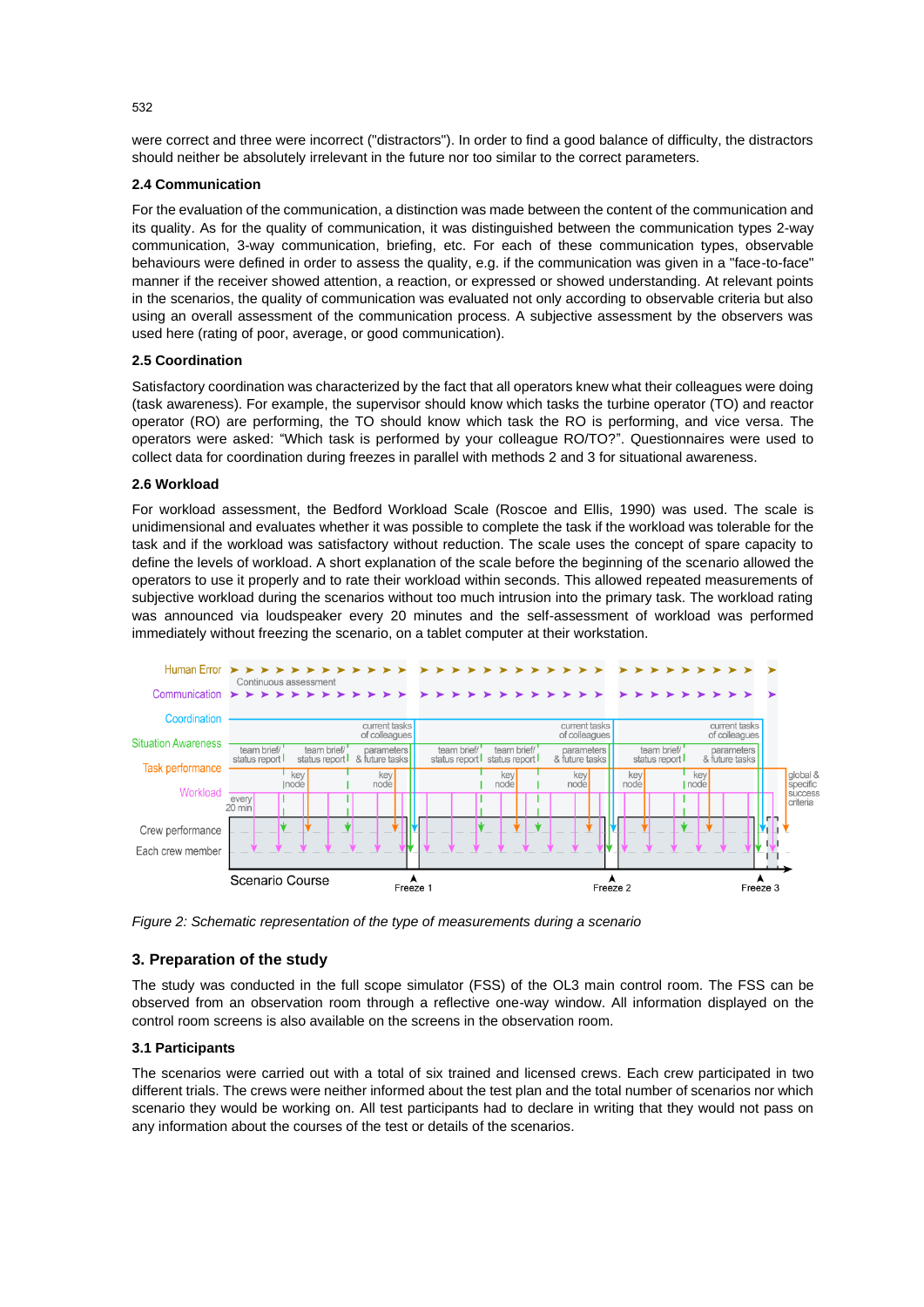#### **3.2 Scenarios**

Four scenarios were defined which varied in content, difficulty, and complexity and which cover a wide range of conceivable operating conditions, from normal operation to abnormal operation to emergency operation. For each of the four scenarios, a target path with an expected sequence of specified control tasks or switching actions was defined, using the operating manual (OM). Each scenario was planned to be carried out three times within the study, using a different shift crew each time. This resulted in a balanced test plan of 12 trials (see Fig. 3). One trial was carried out per day. The scenarios covered normal operation (scenario A), abnormal operation (scenario B), and emergency operation (scenarios C and D). Furthermore, the scenarios contained numerous unexpected disturbances and additional tasks, e.g.: (1) smoke in control room, fire alarm, problems with components, (2) problems with digital controls, failure of electronic OM, and (3) short-term requests from network operator, communication with plant management, shift takeover, and so on. The scenarios were planned with a targeted duration of three to six hours.



*Figure 3: Distribution of crews to the scenarios*

#### **3.3 Observers**

Three Human Factors Experts from the HFC/MTO Safety consortium served as observers for the study. In addition, three simulator trainers with thorough knowledge of the OL3 procedures and operational manual were asked to observe and evaluate task performance and human error. Each shift crew member was observed by an HF Expert and a simulator trainer. An additional expert from the plant owner TVO was responsible to simulate the external communication of the operators via telephone (e.g., plant management, network operator, etc.).

#### **3.4 Execution**

Before crews started their first scenario, they were introduced to the study. The crews then practised handling the tablet computers for data acquisition (questionnaires and workload on a test basis). The tablet computers were then taken to the workplaces of the operators. All crew members were provided with all information on the starting conditions for the scenario, such as the actual status of the plant and unavailable components. For each scenario at three predetermined points, the simulation was stopped (freeze). During these freezes, the crews had to take their tablets and leave the simulator. In an adjacent room, the tablet computers were used to collect data on situation awareness and coordination. After the freezes, the operators went back to their workplaces and the simulation was resumed. After each trial, a systematic debriefing was carried out, in which the test crews were asked about specific behavioural patterns and give their feedback on any inconsistencies concerning the OM or other system parts. The debriefing then continued without the operators to initially evaluate task performance (global & specific success criteria) and human error together with all observers.

#### **3.5 Documentation**

A special paper-based 'observation tool' was developed to structure the data collection. The observers filled in whether all expectations on the six human factors constructs were met (e.g. for task performance, whether predefined important tasks have been successfully completed). With the help of the observation tool, the course of the scenario could be followed and it was used to identify the measuring points and to document the measurement results immediately in writing. It was used to structure the debriefing. Questionnaires to assess situation awareness, coordination and workload were prepared and collected on mobile tablet computers. Audio and video recordings were used as a backup for the data acquisition with the observation tool. For the video recordings of the crews' actions, the three cameras permanently installed in the control room were used. In addition, the SICS panel and the screens of the operators were recorded with three mobile video cameras.

## **4. Discussion**

#### **4.1 Validity**

Investigations with the behavioural observation of this kind depend on the simulation being as realistic as possible. Only then conclusions can be drawn from the behaviour in the test situation to the behaviour in real situations. With two exceptions, the behaviour of the crews showed no signs that a realistic simulation would